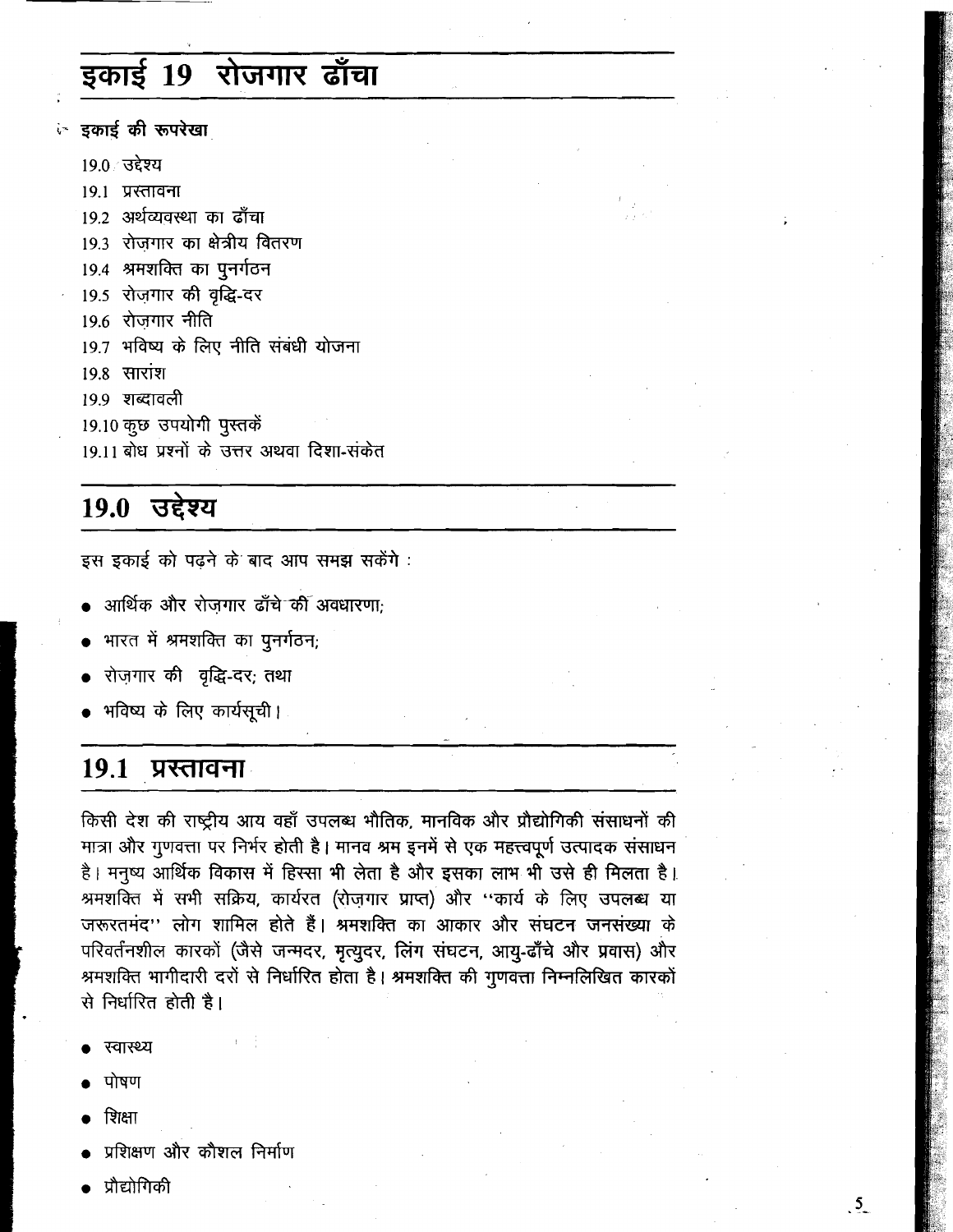शिक्षा जैसे कुछ कारक जनसंख्या संबंधी परिवर्तनशील कारकों को भी प्रभावित करते हैं। अन्य चीजों के समान रहने पर, श्रमशक्ति में जनसंख्या का अनुपात जितना ज्यादा होगा, यह जितना कौशलयुक्त और स्वस्थ होगा, देश उतना ही समुद्ध होगा। हालाँकि इसका मतलब यह नहीं है कि श्रमशक्ति की भागीदारी बढ़ने से हमेशा देश समृद्ध होता है। विकास के एक खास चरण के बाद यह रिथर हो सकता है या यहाँ तक कि इसमें गिरावट भी आ सकती` है ।

आमतौर पर श्रम की माँग (रोज़गार स्तर) अर्थव्यवस्था की वृद्धिदर, उत्पत्ति के साधनों की सापेक्षिक कीमतों के ढाँचे, सामानों और सेवाओं की माँग का स्वरूप और अपनाई गई प्रौद्योगिकी की प्रवृत्ति पर निर्भर करता है। विभिन्न उद्यमों में अपनाई गई प्रौद्योगिकी (पूंजीगत या श्रमगत) से रोज़गार की लोच प्रभावित होती है। उत्पादन की वृद्धिदर में परिवर्तन के फलस्वरूप रोज़गार की वृद्धिदर में होने वाले आनुपातिक परिवर्तन को रोज़गार की लोच के रूप में जाना जाता है। उदाहरण के लिए यदि रोजगार लोच 0.35 है तो इसका मतलब यह हुआ कि सकल घरेलू उत्पाद में 1 प्रतिशत बढ़ोतरी से रोज़गार में 0.35 प्रतिशत की वृद्धि होगी। रोजगार लोच में गिरावट आने से कम रोजगार पैदा होता है। हालाँकि 1.00 या इससे अधिक अंकवाली रोज़गार लोच हमेशा लाभदायक नहीं होती क्योंकि इससे कम उत्पादक वाला रोजगार प्रतिबिंबित होता है।

आदर्शतः भारतीय माहौल में 'सभी क्षेत्रों' में लोच की दर 0.5 से 0.6 तक रहना चाहिए।

# 19.2 अर्थव्यवस्था का ढाँचा

खंड 1 में हमने देखा कि राष्ट्रीय आय में विभिन्न क्षेत्रों की हिस्सेदारी की दृष्टि से अर्थव्यवस्था को तीन प्रमुख क्षेत्रों में बाँटा गया है :

- प्राथमिक क्षेत्र
- द्वितीयक क्षेत्र
- तृतीयक या सेवा क्षेत्र

प्राथमिक क्षेत्र का संबंध कृषि, वानिकी और मछली-पालन जैसे प्राकृतिक संसाधनों के दोहन से है। द्वितीयक क्षेत्र का संबंध विनिर्मित उत्पादन तथा खनन से है। इसमें संगठित और असंगठित क्षेत्रों में होने वाले उत्पादन को शामिल किया जाता है। सेवा क्षेत्र में व्यापार, परिवहन और संचार जैसी विभिन्न प्रकार की सेवाओं, वित्तीय और बैंकिंग सेवाओं के प्रावधान, स्वास्थ्य और शिक्षा जैसी सामुदायिक सेवाएँ, सार्वजनिक और व्यक्तिगत सेवाओं से है।

भारत में 1950-51 में प्राथमिक क्षेत्र की सकल घरेलू उत्पाद (GDP) में हिस्सेदारी 55.3 प्रतिशत थी जो 1970-71 में घटकर 44.5 प्रतिशत और 1999-00 में 25.2 प्रतिशत रह गई। प्राथमिक क्षेत्र में कृषि का योगदान (लगभग 90 प्रतिशत) सबसे ज्यादा है। 1950-51 में इसकी हिस्सेदारी 48.6 प्रतिशत थी जो 1970-71 में घटकर 39.7 प्रतिशत और 1999-00 में 23.2 प्रतिशत रह गई। द्वितीयक क्षेत्र की हिस्सेदारी में बढ़ोतरी हुई। 1950-51 में सकल घरेलू उत्पाद में इसकी हिस्सेदारी 16.1 प्रतिशत थी जो 1999-00 में बढ़कर 27 प्रतिशत हो गई। इसी प्रकार तृतीयक क्षेत्र की हिस्सेदारी 1950-51 में 28.5 प्रतिशत से बढ़कर 1999-00 में 47.8 प्रतिशत हो गई। राष्ट्रीय आय के संगठन में यह ढाँचागत परिवर्तन योजनाओं के दौरान शुरू की गई आर्थिक वृद्धि की प्रक्रियाओं का परिणाम था। फिशर क्लॉर्क सिद्धांत भी यह बताता है कि जैसे-जैसे आर्थिक विकास होता जाता है वैसे-वैसे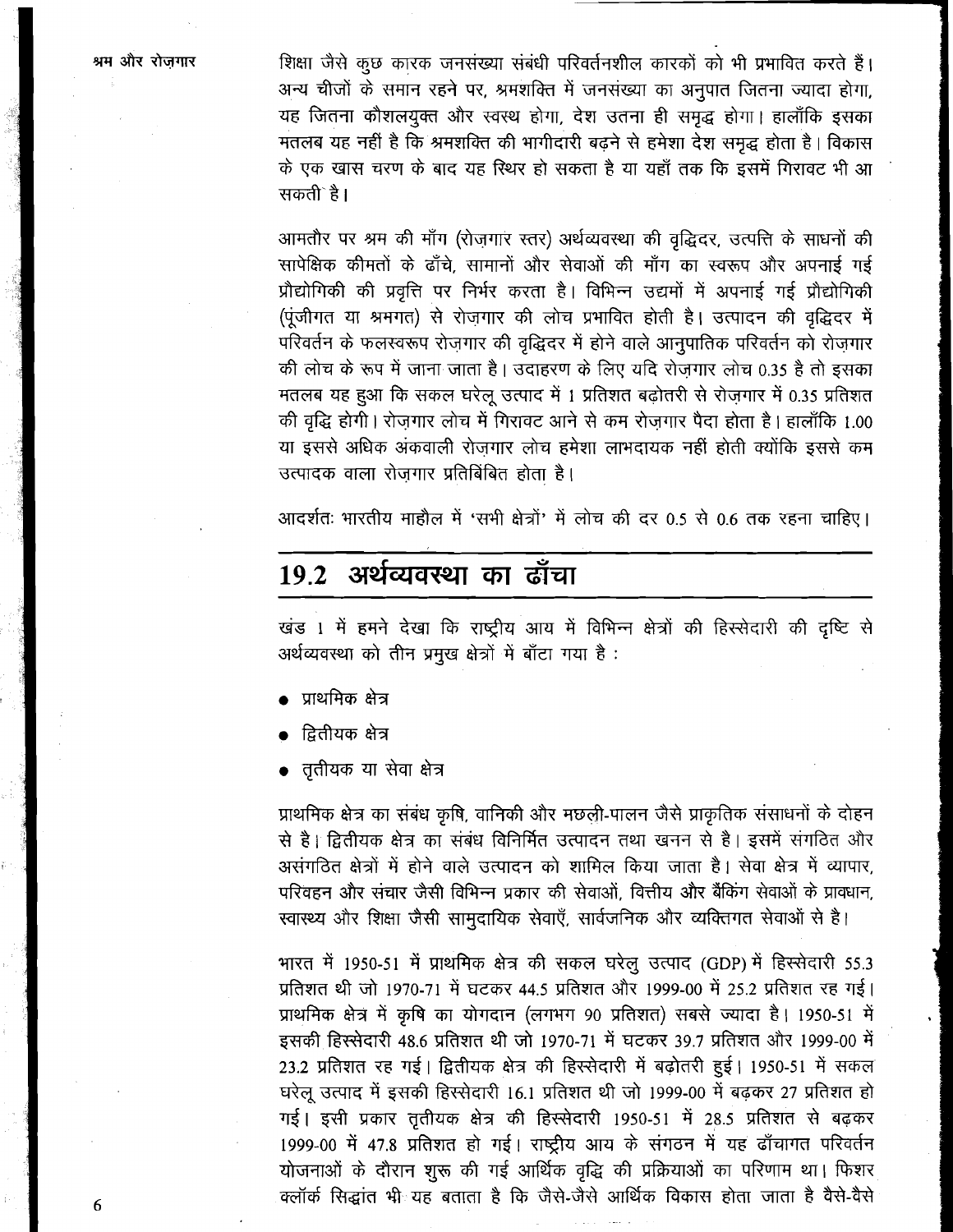रोजगार और आय में प्राथमिक क्षेत्र की हिस्सेदारी अपेक्षाकृत कम होती है⁄ जबकि द्वितीयक और सेवा क्षेत्र की हिस्सेदारी बढ़ती है।

परंतु सकल घरेलू उत्पाद के बदलते ढाँचे के अनुरूप श्रमशक्ति के ढाँचे में परिवर्तन नहीं हुआ। यद्यपि सकल घरेलू उत्पाद में कृषि की हिस्सेदारी घटकर रह गई, इसके बावजूद श्रम .<br>शक्ति का लगभग दो तिहाई हिस्सा (64.7 प्रतिशत) अभी भी खेती के काम में लगा हुआ है। रोजगार में कृषि के लगातार वर्चस्व के कुछ महत्त्वपूर्ण कारण इस प्रकार हैं :

- 1) उत्पादक क्षेत्र द्वारा पूंजीसघन और श्रम बचत करने वाली प्रौद्योगिकियों का इस्तेमाल और परिणामस्वरूप उत्पादक क्षेत्र द्वारा श्रम को खपाने की असमर्थता।
- 2) भारत में कूल जनसंख्या की तूलना में ग्रामीण जनसंख्या का अनुपात 1991 में 74.6 प्रतिशत था जबकि रूस में 26 प्रतिशत, अमेरिका में 24 प्रतिशत, जापान में 23 प्रतिशत और इंग्लैण्ड में 11 प्रतिशत था। ग्रामीण क्षेत्रों में गैर कृषि गतिविधियों की कमी के कारण अकुशल ग्रामीण जनता ने मजबूरी में कृषि को रोज़गार के रूप में अपना लिया है।
- 3) श्रम-आधिक्य-अर्थव्यवस्था के लिए उपयुक्त प्रौद्योगिकी के विकास की असफलता के कारण गैर कृषि क्षेत्रों में अधिक श्रम को खपाया नहीं जा सका।

50 वर्षों में सकल घरेलू उत्पाद में विनिर्मित उद्योगों और सेवा क्षेत्र की हिस्सेदारी में हुए परिवर्तन की तूलना में सेवाओं और उद्योग में लगी श्रम शक्ति का अनुपात काफी कम है। उत्पादन के क्षेत्र में भारी निवेश के बावजूद द्वितीयक क्षेत्र में श्रमिकों का प्रतिशत 1951 में 10.7 प्रतिशत से थोड़ा बढ़कर 1991 में 12.7 प्रतिशत हो सका। इसी प्रकार सेवा क्षेत्र में भी 1951 में 17.2 प्रतिशत से 1991 में 20.5 प्रतिशत की मामूली वृद्धि हुई।

अतः मोटे तौर पर यह कहा जा सकता है कि 1951 से लेकर आजतक अर्थव्यवस्था में प्राथमिक से द्वितीयक और तृतीयक क्षेत्र में श्रमशक्ति का स्पष्ट प्रवेश नहीं हो सका। अगर हम सिद्धांत को स्वीकार कर लें कि श्रमशक्ति के प्राथमिक से द्वितीयक और अन्ततः तृतीयक क्षेत्रों में प्रवेश विकास का सूचक है तो यह स्पष्ट रूप से कहा जा सकता है कि भारत आर्थिक प्रगति की राह पर नहीं है।

### तालिका 19.1

### सकल घरेलू उत्पाद में हिस्सेदारी

|                     | 1951 | 1970-71 | 1980-81 | 1995 |
|---------------------|------|---------|---------|------|
| प्राथमिक क्षेत्र    | 55.3 | 44.5    | 38.1    | 27.8 |
| कृषि                | 48.6 | 39.7    | 34.7    |      |
| II द्वितीयक क्षेत्र | 16.1 | 23.6    | 25.9    | 31.1 |
| III तृतीयक क्षेत्र  | 28.5 | 31.9    | 36.0    | 41.2 |

प्रतिशत

स्रोत : 1) भारतीय अर्थशास्त्र, रुद्रदत्त, 1996

2) एशियाई विकास दृष्टिकोण 1996, 1997, एशियाई विकास बैंक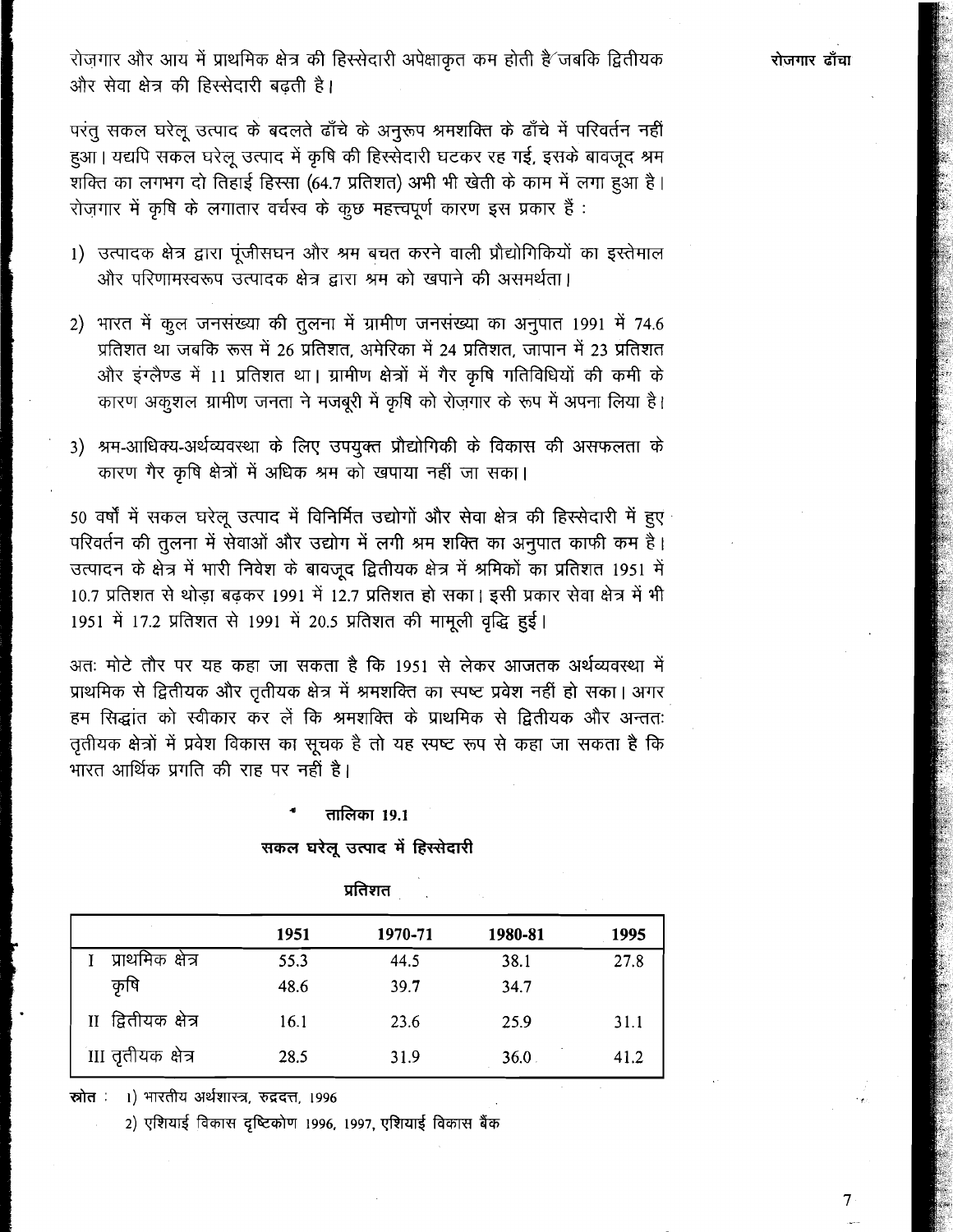### तालिका 19.2

|                  |      | क्षत्रवार श्रामका का वितरण (प्रांतशत म) |      |      |             |         |
|------------------|------|-----------------------------------------|------|------|-------------|---------|
|                  | 1951 | 1961                                    | 1971 | 1981 | 1991        | 1983-94 |
| प्राथमिक क्षेत्र | 72.1 | 71.8                                    | 72.1 | 68.8 | 66.8        | 64.7    |
|                  |      | 12.2                                    | 11.2 | 13.5 | 12.7        | 14.8    |
| तृतीयक क्षेत्र   | 17.2 | 16.0                                    | 16.7 | 17.7 | <b>20.5</b> | 20.5    |

स्त्रोतः i) भारतीय अर्थव्यवस्था, रुद्र दत्त, 1996 से उद्धत

ii) 1993-94 का आंकड़ा इंडियन जरनल ऑफ लेबर इकोनोमिक्स, वर्ष 39 अंक 4, 1996 में संकलित प्रविन बिसारिया के लेख, स्ट्रक्चर ऑफ वर्कफोर्स से उद्धत।

### $\overline{a}$ धि प्रश्न 1

बताइए कि निम्नलिखित कथन सही हैं या गलत:

1) आय की माँग उत्पादन से स्वतंत्र होती है। (सही/गलत)

2) सकल घरेलू उत्पाद के ढाँचे में परिवर्तन होने से रोज़गार के ढाँचे में परिवर्तन हुआ है। (सही/गलत)

3) जनसंख्या के परिवर्तन कारकों और श्रमशक्ति भागीदारी दर से श्रम शक्ति का आकार निर्धारित होता है। (सही/गलत)

# 19.3 रोज़गार का क्षेत्रीय वितरण

श्रम की माँग व्युत्पादित होती है। विभिन्न क्षेत्रों में रोज़गार की वृद्धि और वितरण उत्पादन की वृद्धि और उसके वितरण पर निर्भर होता है। किसी अवधि में श्रम शक्ति पुनर्गठन की प्रक्रिया निम्नलिखित कारकों में परिवर्तन पर निर्भर करती है:

- माँग के स्वरूप अर्थात् उपभोग की जाने वाली वस्तुएँ और सेवाएँ
- प्रौद्योगिकी
- उत्पादकता

जैसे-जैसे विकास होता जाता है वैसे-वैसे प्रति व्यक्ति आय भी बढती जाती है। एंजेल के नियम के अनुसार जैसे ही प्रति व्यक्ति आय बढ़ती है वैसे ही लोग दूध जैसे उत्कृष्ट भोजन की माँग करने लगते हैं; उसके बाद कपड़े जैसी बनी बनाई उपभोक्ता वस्तुओं की माँग करने लगते हैं। उपभोक्ता पद्धति के इस परिवर्तन से उत्पादन के ढाँचे में भी साथ-साथ परिवर्तन होने लगता है। जैसे ही जनसंख्या में मध्यम आय वर्ग की प्रति व्यक्ति आय का स्तर ऊपर उठता है तैयार उपभोक्ता वस्तुओं की माँग की वृद्धिदर अपनी चरम सीमा पर होती है। इसके बाद उच्च आय दर समूह के परिवार के लोग अपनी आय में से सेवाओं पर अपेक्षाकृत ज्यादा खर्च करने लगते हैं।

प्रौद्योगिकी परिवर्तनों से आमतौर पर और खासकर उद्योगों में रोज़गार की वृद्धि प्रभावित होती है। कई बार प्रौद्योगिकी का चयन शुद्ध रूप से उत्पादन के प्रौद्योगिकी कारकों से नियंत्रित होता है। परंतु अधिकांश मामलों में न्यूनतम मजदूरी के रूप में श्रम बाजार में कई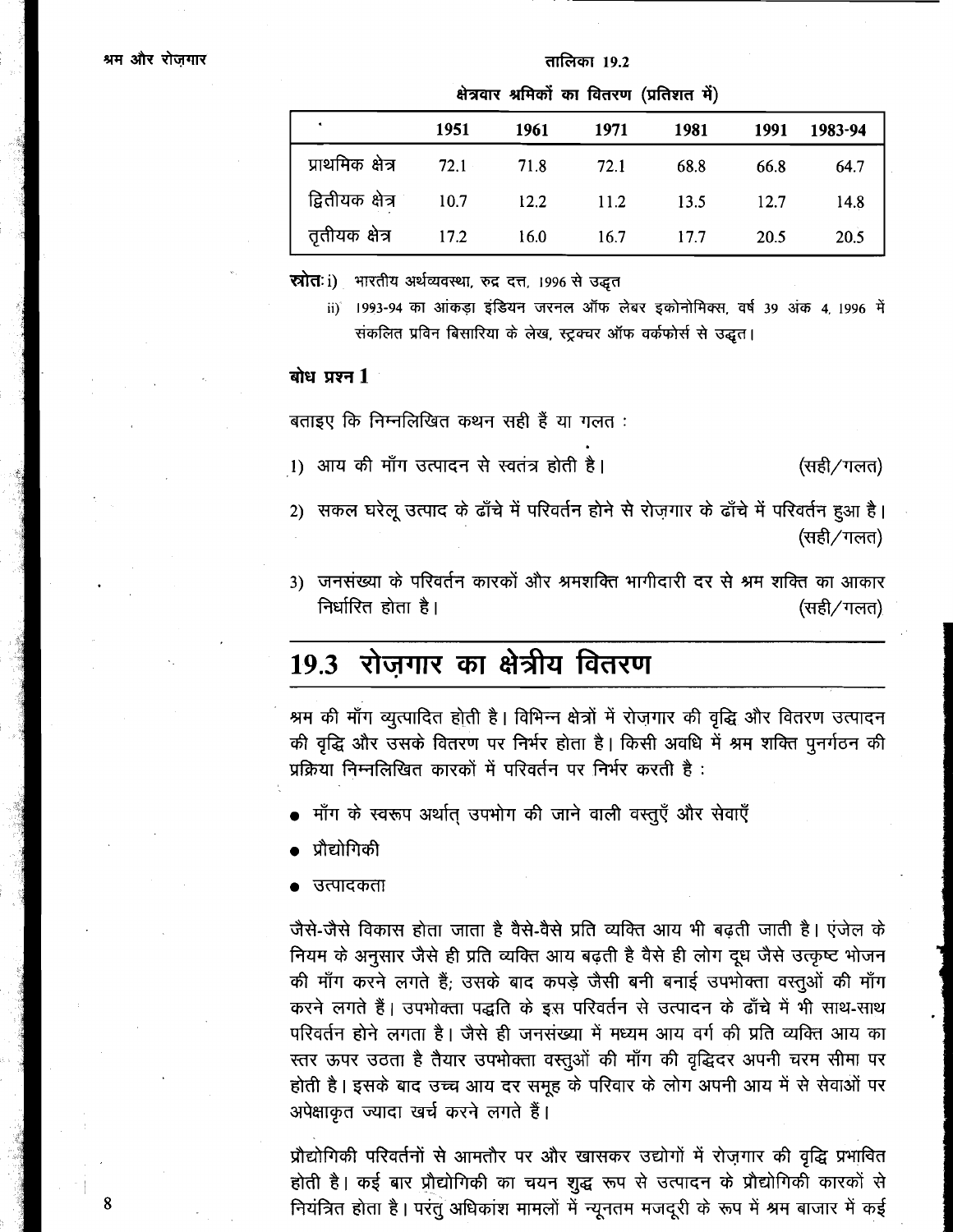प्रकार की असंगतियाँ पैदा हो जाती हैं और पूँजी में उपयोग के लिए विभिन्न रियायतों से श्रम की तुलना में पूँजी की कीमत मूल्य कम हो जाती है। जिसके फलस्वरूप नियोक्ता या सेवायोजक मजदूरी और श्रम बचाने की प्रौद्योगिकियों का इस्तेमाल करने लगता है। इसके परिणामस्वरूप विकासशील देशों में स्थानीय रूप से काफी मजदूर बेरोज़गार हो जाते हैं।

जन्म-दर और मृत्यु-दर, आयु ढाँचा, श्रमशक्ति, भागीदारी दर आदि आपूर्ति कारक भी बेरोजगारी, प्रछन्न बेरोजगारी और कम रोजगारी को प्रभावित करते हैं। यदि रोजगार की वृद्धि-दर से श्रमशक्ति की वृद्धि-दर ज्यादा होती है तो और भी लोग बेरोज़गार हो जाते हैं। चूँकि गरीब लोग बेरोज़गारी का बोझ सहन नहीं कर सकते इसलिए उनके पास कृषि क्षेत्र में जाने के अलावा और कोई रास्ता नहीं रह जाता।

इस प्रकार श्रमशक्ति में तेजी से वृद्धि होने से कृषि क्षेत्र में पुनर्गठन की प्रक्रिया धीमी हो जाती है।

# 19.4 श्रमशक्ति का पुनर्गठन

हमारे पास निम्नलिखित दो स्रोतों से रोजगार के बारे में व्यापक आँकड़े मिलते हैं :

- i) जनसंख्या गणना
- ii) राष्ट्रीय नमूना सर्वेक्षण संगठन

राष्ट्रीय नमूना सर्वेक्षण संगठन से प्राप्त ऑंकड़े अधिक विश्वसनीय और व्यवरिथत हैं क्योंकि सर्वेक्षण के विभिन्न दौर में विभिन्न अवधारणाओं की परिभाषाएँ एक रही हैं। अतः तुलना भी की जा सकती है और व्यापक रूप में इनका उपयोग भी किया जा सकता है। जनगणना में ग्रामीण और शहरी आधार पर कामगारों का वर्गीकरण किया गया है। 1991 की जनगणना से पता चलता है कि 31.4 करोड़ मज़दूरों में ग्रामीण मज़दूरों की संख्या 24.9 करोड़ है (79 प्रतिशत) और मज़दूरों की संख्या 6.5 करोड़ (21 प्रतिशत) है।

निम्नलिखित क्षेत्रों में कार्यरत मज़दूरों के आधार पर श्रम शक्ति के पुनर्गठन का अध्ययन किया जा सकता है।

क) कृषीय और गैर-कृषीय क्षेत्र

ख) संगठित और असंगठित क्षेत्र

ग) मजदूरी और स्वरोज़गार

क) कृषीय और गैर-कृषीय क्षेत्र

कृषि से गैर-कृषि क्षेत्र में श्रमशक्ति के आनुपातिक परिवर्तन के आधार पर 1951-52 से 1993-94 की सम्पूर्ण अवधि को दो उप-अवधियों में विभाजित किया जा सकता है:

i) 1951-52 से 1971-72 ii) 1972-73 से 1993-94

i) 1951-52 से 1971-72 : 1970 तक श्रम शक्ति ढाँचे में कोई स्पष्ट प्रवृत्ति उभरती हुई दिखाई नहीं देती। कृषि क्षेत्र में काम करने वाले लोगों का प्रतिशत 1961 में 71.8 से बढ़कर 1971 में 72.1 प्रतिशत हो गया था। कृषि मज़दूरों का प्रतिशत 1961 में 16.7 था जो बढ़कर 1971 में 26.3 प्रतिशत हो गया। कृषि श्रमिकों की संख्या में यह वृद्धि स्वरोज़गार कृषकों की रोजगार ढाँचा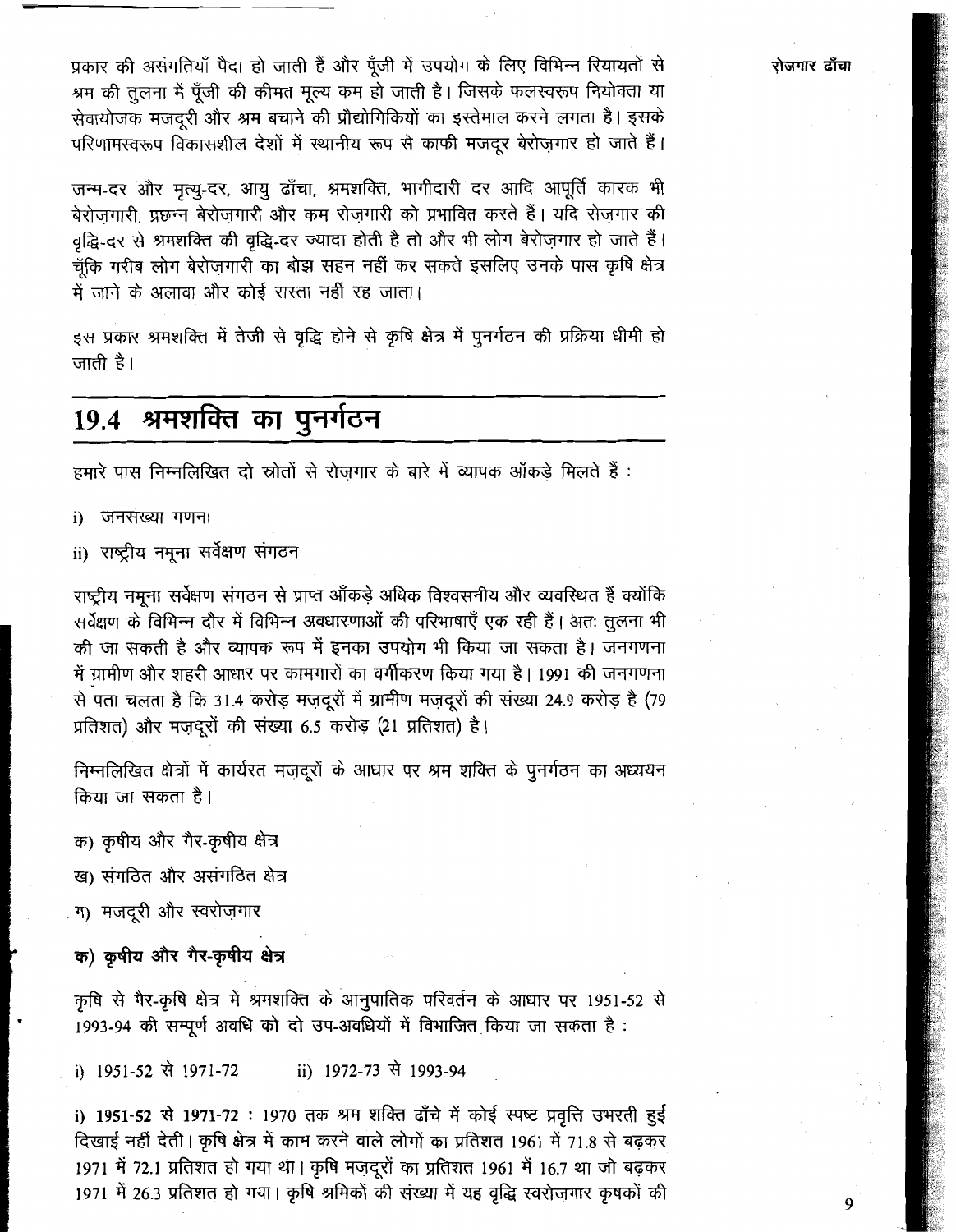संख्या में कमी का परिणाम था। इस प्रकार प्राथमिक क्षेत्र में 1951 से लेकर 1971 के बीच श्रमशक्ति 72 प्रतिशत पर स्थिर थी। कृषि क्षेत्र के बाहर रोज़गार अवसरों में कोई खास वृद्धि न होने से मजदूर कृषि क्षेत्र में कार्य करने लगे। कृषि योग्य जोतें कुछ लोगों के हाथ में सिमटने लगीं और, छोटे तथा सीमांत किसान कृषि मजदूर के रूप में काम करने लगे।

ii) 1972-73 से 1993-94 : 1961 के स्तर की तूलना में 1981 तक श्रम शक्ति के पूनर्गठन में सुधार आया। कृषि में काम करने वाले लोगों का प्रतिशत 1971 में 72.1 प्रतिशत था जो 1981 में घटकर 68.8 प्रतिशत हो गया। निर्माण क्षेत्र में 1971 में इसका प्रतिशत 11.2 था जो 1981 में बढ़कर 13.5 प्रतिशत हो गया। सेवा क्षेत्र में काम करने वाले लोगों के प्रतिशत में थोड़ी बहुत वृद्धि हुई और 1981 में यह 17.7 प्रतिशत हो गया।

1980 के दशक में श्रमशक्ति में विविधता की प्रक्रिया को एक धक्का लगा। ग्रामीण और शहरी दोनों क्षेत्रों में श्रम शक्ति में निर्माण क्षेत्र की हिस्सेदारी में कमी आई। शहरी क्षेत्रों में परिवहन, भंडारण और संचार जैसे क्षेत्रों में भी श्रमशक्ति की हिस्सेदारी कम हुई। इसके परिणामस्वरूप शहरी क्षेत्रों में गैर कृषि क्षेत्र में काम करने वाले मज़दूरों का प्रतिशत कम हो गया। ग्रामीण क्षेत्रों में भी कृषि मज़दूरों के अनुपात में पर्याप्त कमी हुई। जिन मज़दूरों को अन्य क्षेत्रों में कोई उत्पादक रोजगार नहीं मिला उन्हें ग्रामीण और शहरी दोनों क्षेत्रों के ततीयक क्षेत्र में जगह मिली।

1993-94 में किए गए राष्ट्रीय सर्वेक्षण से प्राप्त आँकड़ों से यह पता चलता है कि उदारीकरण के बाद स्थिति और भी बिगड़ गई है। अगर पूरी अर्थव्यवस्था को देखें तो कृषि में श्रमशक्ति की हिस्सेदारी बढ़ी और गैर कृषि क्षेत्रों में घटी है। ग्रामीण क्षेत्रों पर फिर से दबाव बढ़ने लगा है। 1987-88 से लेकर 1993-94 के बीच गैर-कृषि क्षेत्रों में काम करने वाले लोगों से कृषि क्षेत्रों में काम करने वाले लोगों की संख्या 3 गुनी ज्यादा थी। 1980 और 90 के दशकों में उद्योगों में प्रयुक्त तकनीक पूँजी सघन थी इसलिए रोज़गार स्रजन की क्षमता दर में आनुपातिक वृद्धि न हो सकी।

## ख) संगठित और असंगठित क्षेत्र

आइए पहले संगठित और असंगठित क्षेत्र की अवधारणा समझ लें। केंद्रीय सांख्यिकी संगठन के अनुसार असंगठित क्षेत्र में वे सभी संगठन और घरेलू उद्योग (संगठित उद्योगों को छोड़कर) शामिल होते हैं जो किसी कानून से नियंत्रित नहीं होते और जो वार्षिक लेखा-जोखा या संतुलन पत्र नहीं बनाते | संगठित क्षेत्र के अंतर्गत ऐसे नैगमिक और अर्द्ध नैगमिक उपक्रम आते हैं जो संतुलन पत्र बनाते हैं तथा प्रशासनिक नियमों के अनुसार काम करते हैं। चैम्बर ऑफ कॉमर्स, व्यापार संगठन आदि जैसे मुनाफा रहित निजी संस्थान भी इस श्रेणी में आते हैं।

भारत के रोज़गार ढाँचे की प्रमुख विशेषता इसकी आधुनिक (संगठित) और अनौपचारिक (असंगठित) दोनों क्षेत्रों में एक साथ उपस्थिति है। व्यापक पैमाने पर उत्पादन, आधुनिक प्रौद्योगिकियों का उपयोग, गैर प्रतियोगी उत्पाद और मज़दूरों को अधिक मजदूरी आधुनिक क्षेत्र की प्रमुख विशेषताएँ हैं। इसी प्रकार छोटे पैमाने पर उत्पादन, कम पूँजी, सघन और अल्प प्रतियोगिता, ठेके की मजदूरी, महिलाओं की ज्यादा भरती आदि असंगठित क्षेत्र की खास विशेषताएँ हैं। इस प्रकार असंगठित क्षेत्र में वृद्धि रोज़गार की खराब स्थिति का सूचक है।

1991 की जनगणना के अनुसार संगठित क्षेत्र में मात्र 9.4 प्रतिशत मजदूर काम करते थे जबकि असंगठित क्षेत्र में 90.6 प्रतिशत श्रमिक लगे हुए थे। असंगठित मज़दूरों की मुख्य विशेषताएँ इस प्रकार हैं: कार्य स्थलों का बिखरापन, संगठन का अभाव, नियोक्ता-कर्मचारी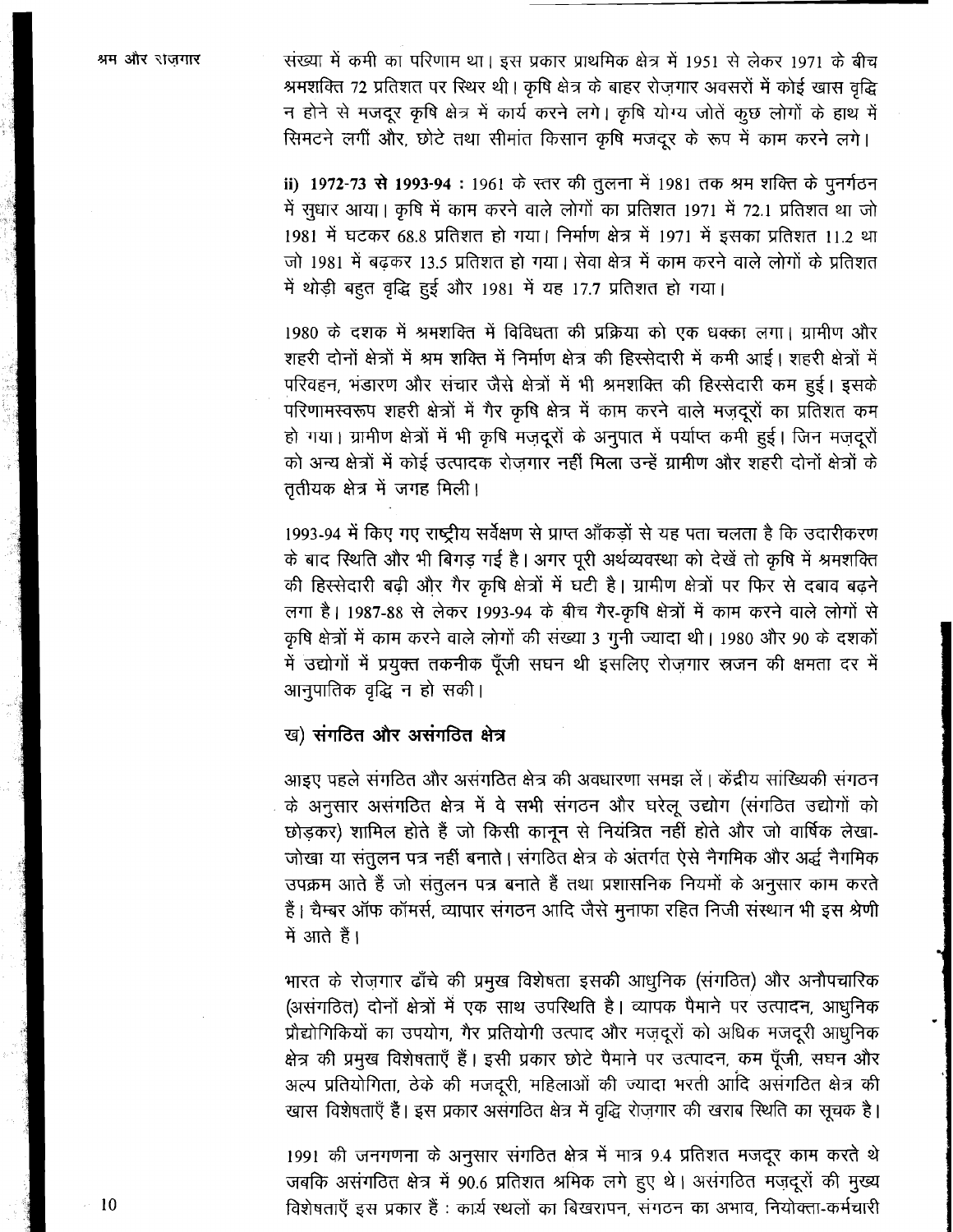के बीच ठोस संबंध का अभाव, अल्प रोज़गार की अधिकता, घरेलू काम की अधिकता आदि। कृषि मजदूर, कूटीर और रेशम उद्योग जैसे गैर कृषि कामों में लगे गाँव के श्रमिक, बीड़ी बनाने वाले, निर्माण कार्यों में लगे लोग, घरेलू नौकर, आदि असंगठित क्षेत्र में ही शामिल होते हैं।

हालाँकि रोजगार में संगठित और असंगठित क्षेत्रों की हिस्सेदारी काफी समय तक लगभग स्थिर रही है, परंतु कुछ क्षेत्रों में असंगठित क्षेत्रों की हिस्सेदारी काफी तेजी से बढ़ी है। कृषि, वानिकी, मछली पालन और बागवानी में कूल मिलाकर 99.2 प्रतिशत, उद्योगों में 75 प्रतिशत, निर्माण कार्यों में 78 प्रतिशत, वाणिज्य और व्यापार में 98 प्रतिशत: तथा परिवहन, भंडारण और संचार में 61 प्रतिशत मजदूर असंगठित क्षेत्र में कार्य करते हैं।

## /ग) मजदूरी रोज़गार और स्वरोज़गार

स्वरोजगार का हिस्सा 1972-73 में 61.44 प्रतिशत था जो 1993-94 में घटकर 54.8 प्रतिशत हो गया। इसी प्रकार स्थाई रोजगार में भी कमी आई। 1972-73 में यह 15.4 प्रतिशत था जो 1993-94 में 13.2 प्रतिशत रह गया। परंतु इस बीच आकरिमक रोजगार में वृद्धि हुई। 1972-73 में यह 23.2 प्रतिशत था जो 1993-94 में बढकर 32 प्रतिशत हो गया। ग्रामीण क्षेत्रों में स्वरोज़गार में आई कमी और शहरी क्षेत्रों में नियमित मजदूरी की कमी के कारण आकरिमक मज़दूरों के अनुपात में वृद्धि हुई। महिला मज़दूरों की अपेक्षा पुरुष मज़दूरों की संख्या आकरिमक मज़दूरों के रूप में ज्यादा बढ़ी। आकरिमक रोज़गार की बढ़ती हिस्सेदारी रोजगार की गुणवत्ता में आई गिरावट को अभिव्यक्त करता है।

तालिका-19.3

| स्वरोज़गार और मजदूरी रोज़गार के रूप में श्रमशक्ति के ढाँचे में परिवर्तन (प्रतिशत) |  |
|-----------------------------------------------------------------------------------|--|
|-----------------------------------------------------------------------------------|--|

| श्रेणी                   | 1972-73 | 1993-94 |
|--------------------------|---------|---------|
| i) स्वरोज़गार मजदूर      | 61.4    | $-54.8$ |
| ii) मजदूरी पर लगे श्रमिक | 38.6    | 45.2    |
| क) नियमित श्रमिक         | 15.4    | 13.2    |
| ख) आकरिमक श्रमिक         | 23.2    | 32.0    |

### बोध प्रश्न 2

1) आर्थिक विकास होने पर वस्तु निर्माण के क्षेत्र में और सेवा क्षेत्र में रोज़गार क्यों बढ़ता है?

2) क्या आप मानते हैं कि नियमित रोज़गार की कीमत पर आकरिमक मज़दूरों में हुई वृद्धि से रोज़गार की गुणवत्ता में कमी आती है?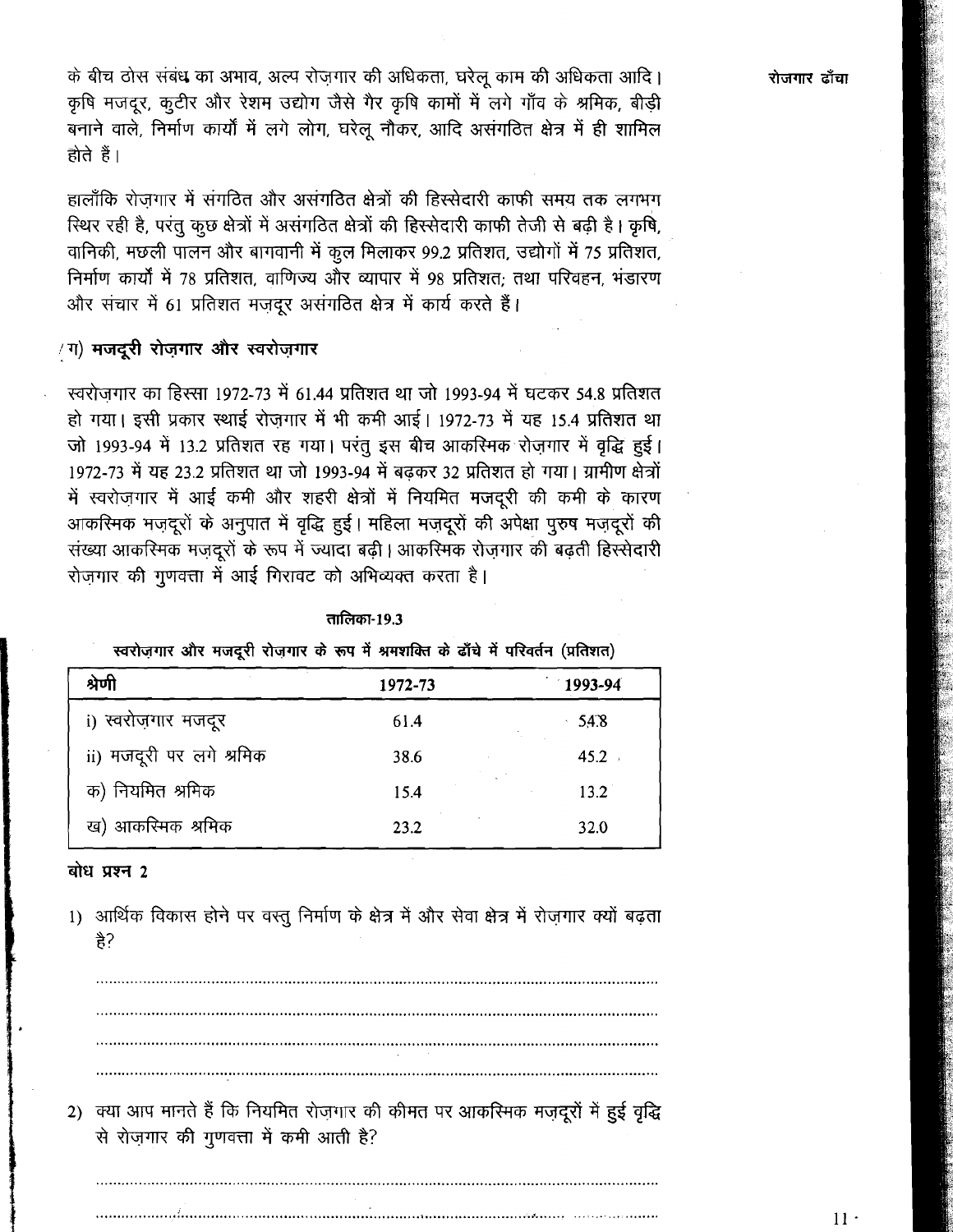3) 1980 और 90 के दशक में ग्रामीण श्रमशक्ति के अनौद्योगीकरण के क्या कारण हैं?

# 19.5 रोज़गार की वृद्धि-दर

1951 और 1990 के बीच भारत की श्रमशक्ति में 2.44 प्रतिशत प्रतिवर्ष की दर से वृद्धि हुई जबकि इसी दौरान रोज़गार वृद्धि की दर मात्र 2.20 प्रतिशत थी। 1985-92 (7 वर्ष) के दौरान श्रमशक्ति में 1.89 प्रतिशत की दर से वृद्धि हुई और रोज़गार 1.76 प्रतिशत की दर से बढ़ा। रोज़गार और श्रमशक्ति की वृद्धि-दर में इस अन्तराल से बेरोज़गारों की संख्या बढ़ती चली गई। इसके परिणामस्वरूप बेरोजगारी की वृद्धि-दर 1951 में 0.21 प्रतिशत से बढ़कर 1961 में 3.6 प्रतिशत. 1980 में 4.25 प्रतिशत. 1992 में 5.33 प्रतिशत और 1995 में  $5.1$  प्रतिशत हो गई।

कूल मिलाकर 1951 में बेरोज़गारी 3.4 लाख थी जो 1969 में बढ़कर 52 लाख, 1985 में बढ़कर 115 लाख हो गई और 1995 में लगभग 187 लाख थी। इस प्रकार सापेक्ष एवं निरपेक्ष दोनों ही दृष्टि से बेरोजगारी में वृद्धि हुई।

|      |                              | श्रमशक्ति, रोजगार और बेरोजगारी |                               |                           |
|------|------------------------------|--------------------------------|-------------------------------|---------------------------|
| यर्ष | श्रमशक्ति<br>(करोड़ व्यक्ति) | रोजगार<br>( करोड़ व्यक्ति)     | बेरोजगार<br>( करोड़ व्यक्ति ) | बेरोज़गार<br>दर (प्रतिशत) |
| 1951 | 16.201                       | 16.167                         | 0.034                         | 0.21                      |
| 1961 | 17.844                       | 17.196                         | 0.648                         | 3.63                      |
| 1969 | 20.820                       | 20.301                         | 0.519                         | 2.50                      |
| 1974 | 23.415                       | 22.404                         | 1.011                         | 4.32                      |
| 1980 | 25.634                       | 24.475                         | 1.150                         | 4.32                      |
| 1985 | 27.938                       | 26.669                         | 1.269                         | 4.54                      |
| 1992 | 31.873                       | 30.173                         | 17.000                        | 5.53                      |
| 1995 | 339.210                      | 320.510                        | 18.700                        | 5.51                      |

स्रोत : नवीं पंचवर्षीय योजना में रोजगार नीति (प्रो. रुद्र दत्त)

1987-88 और 1993-94 के बीच महिला रोज़गार की दर में गिरावट आई और वह गिरावट ग्रामीण क्षेत्रों में ज्यादा देखने को मिली। इस दौरान महिलाओं और पुरुषों दोनों के लिए शहरी क्षेत्रों की अपेक्षा ग्रामीण क्षेत्रों में रोज़गार के अवसर कम हुए।

विशेष रूप से संगठित क्षेत्रों में रोज़गार की वृद्धि-दर में काफी तेजी से कमी आई और यह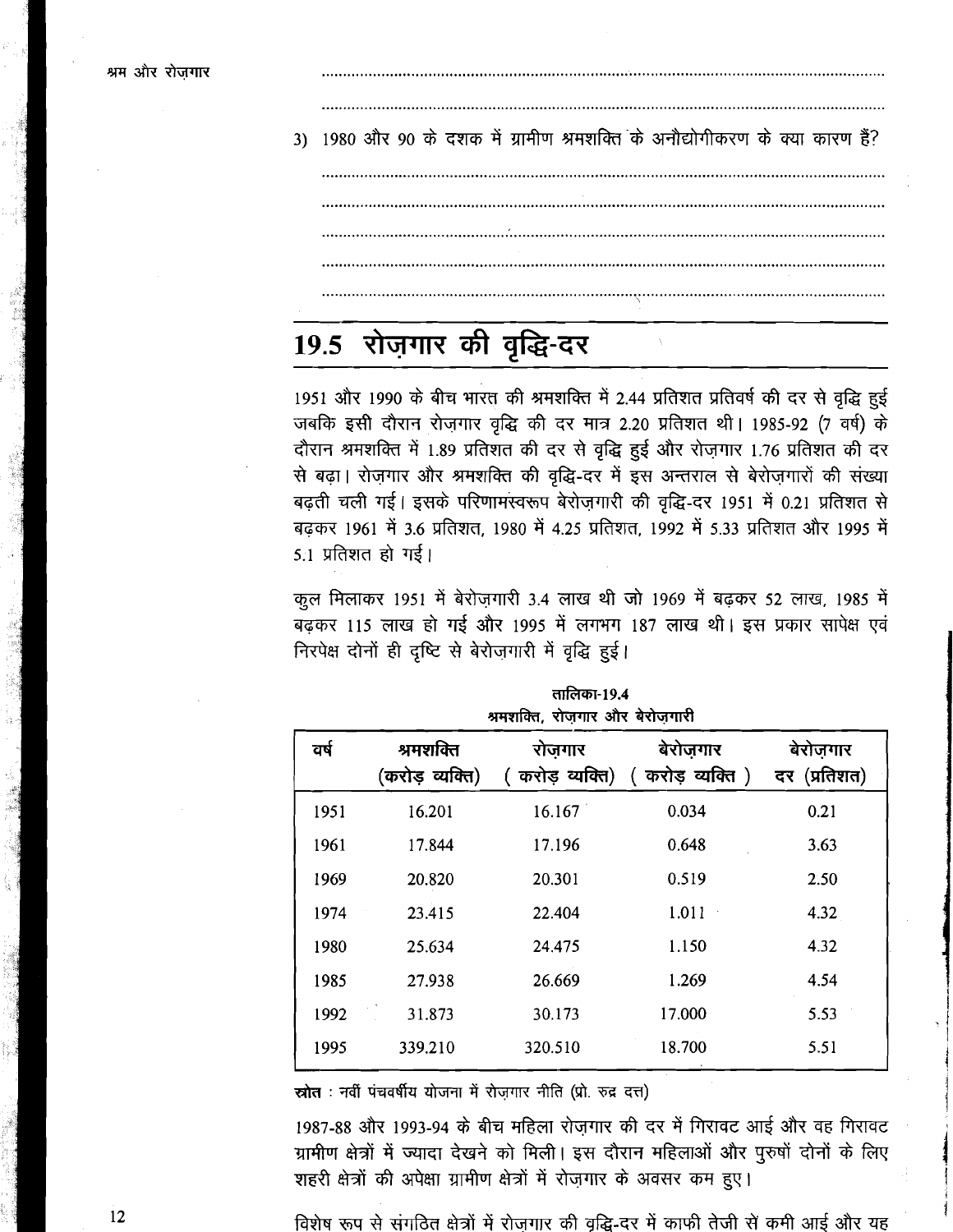2.48 प्रतिशत से घटकर 1.38 प्रतिशत हो गई। हालाँकि यह गिरावट लगभग सभी क्षेत्रों में देखी गई। परंतु वस्तु निर्माण क्षेत्र में यह सबसे अधिक तीव्रता के साथ कम हुई। संगठित वस्तु निर्माण क्षेत्र में रोजगार लगभग अवरुद्ध-सा हो गया और हाल के वर्षों में असंगठित क्षेत्र ने सबसे ज्यादा रोजगार दिया है।

1980 के दशक के दौरान रोज़गार वृद्धि में आई गिरावट का तात्कालिक कारण कृषि, वस्तु-निर्माण क्षेत्र और सेवाओं जैसे सभी प्रमुख क्षेत्रों में रोजगार की लोच में गिरावट था। 1970 के दशक में सकल घरेलू उत्पाद में 1 प्रतिशत की वृद्धि होने से रोज़गार में 0.61 प्रतिशत की वृद्धि हुई। 1980 के दशक में सकल घरेलू उत्पाद में इतने ही प्रतिशत की वृद्धि होने से रोज़गार में मात्र 0.32 प्रतिशत की वृद्धि हुई। 1990 के दशक में कृषि और सेवा क्षेत्रों में रोजगार की लोच में सुधार हुआ परंतु निर्माण क्षेत्र में 1980 के दशक की स्थिति बनी रही। 80 के दशक में औद्योगिक क्षेत्र में हुए पुनर्गठन के कारण वहाँ रोज़गार की लोच में कमी आई। पूँजीगत वस्तुओं और उपभोक्ता वस्तुओं के वे भाग जिनकी निर्माण-प्रक्रिया में श्रमिकों की कम आवश्यकता होती है, वहाँ उत्पादन में तेजी से वृद्धि हुई। इसके अलावा उत्कृष्ट और उच्च गुणवत्ता वाली वस्तुओं के माँग के कारण भी रोज़गार में कमी आई क्योंकि इस प्रकार के उद्योगों में भी कम अमिकों की आवश्यकता होती है। 1990 के दशक की रोज़गार की धीमी वृद्धि का एक महत्त्वपूर्ण कारण यह था कि 1991-92 में सार्वजनिक और निजी निवेश की वृद्धि-दर काफी हद तक ऋणात्मक रही। इसके परिणामस्वरूप 1992-93 में सार्वजनिक सकल पूँजी निर्माण में गिरावट आई। सामाजिक क्षेत्र में सार्वजनिक खर्च में आई कमी के कारण भी रोजगार में धीमी वृद्धि रही।

संगठित वस्त्-निर्माण क्षेत्रों में हुए तीव्र विकास और 80 और 90 के दशकों में रोज़गार वृद्धि की धीमी गति से यह पता चलता है कि सकल घरेलू उत्पाद की वृद्धि और रोज़गार वृद्धि की दर में कोई स्वचालित संबंध नहीं है। 1980 और 90 के दशकों में वस्तु निर्माण क्षेत्र में रोजगार लोच में आई गिरावट का भावी रोजगार रणनीति के लिए कई अर्थ निकलते हैं। नई औद्योगिक नीति के तहत चलाई जा रही उदारीकरण की नीतियों में बाजार की ताकतों पर बल दिया गया है। किंतू इस पर भरोसा करने से या तो ऐसा विकास होगा जिसमें रोजगार के अवसर नहीं होंगे या ज्यादा उत्पादन तो होगा परंतु रोजगार वृद्धि की दर धीमी होगी।

### तालिका-19.5

सकल घरेलू उत्पाद एवं रोजगार की वृद्धि-दर

|                                    | सकल घरेलू<br>उत्पाद की<br>सालाना वृद्धि<br>दर (%) | रोजगार की<br>सालाना<br>वद्धि<br>दर (%) | रोजगार<br>की लोच |
|------------------------------------|---------------------------------------------------|----------------------------------------|------------------|
| प्रथम पंचवर्षीय योजना(1951-56)     | 3.6                                               | 0.39                                   | 0.11             |
| द्वितीय योजना (1956-61)            | 4.2                                               | 0.85                                   | 0.20             |
| तीसरी योजना (1961-66)              | 2.8                                               | 2.03                                   | 0.73             |
| वार्षिक योजना (1967-69)            | 3.9                                               | 2.21                                   | 0.57             |
| चौथी योजना (1969-74)               | 3.3                                               | 1.99                                   | 0.60             |
| पाँचवीं योजना (1974-75 से 1978-79) | 4.8                                               | 1.84                                   | 0.38             |
| छठी योजना (1980-85)                | 5.7                                               | 1.73                                   | 0.30             |
| सातवीं योजना (1985-90)             | 5.8                                               | 1.89                                   | 0.33             |
| 1990-92                            | 3.4                                               | 1.55                                   | 0.44             |
| 1992-95                            | 5.8                                               | 2.03                                   | 0.35             |

नवीं योजना में रोज़गार नीति, आई.ए.एम.आर दिल्ली में आयोजित गोष्ठी में प्रो. रुद्रदत्त द्वारा स्रोत : प्रस्तुत आलेख

रोजगार ढाँचा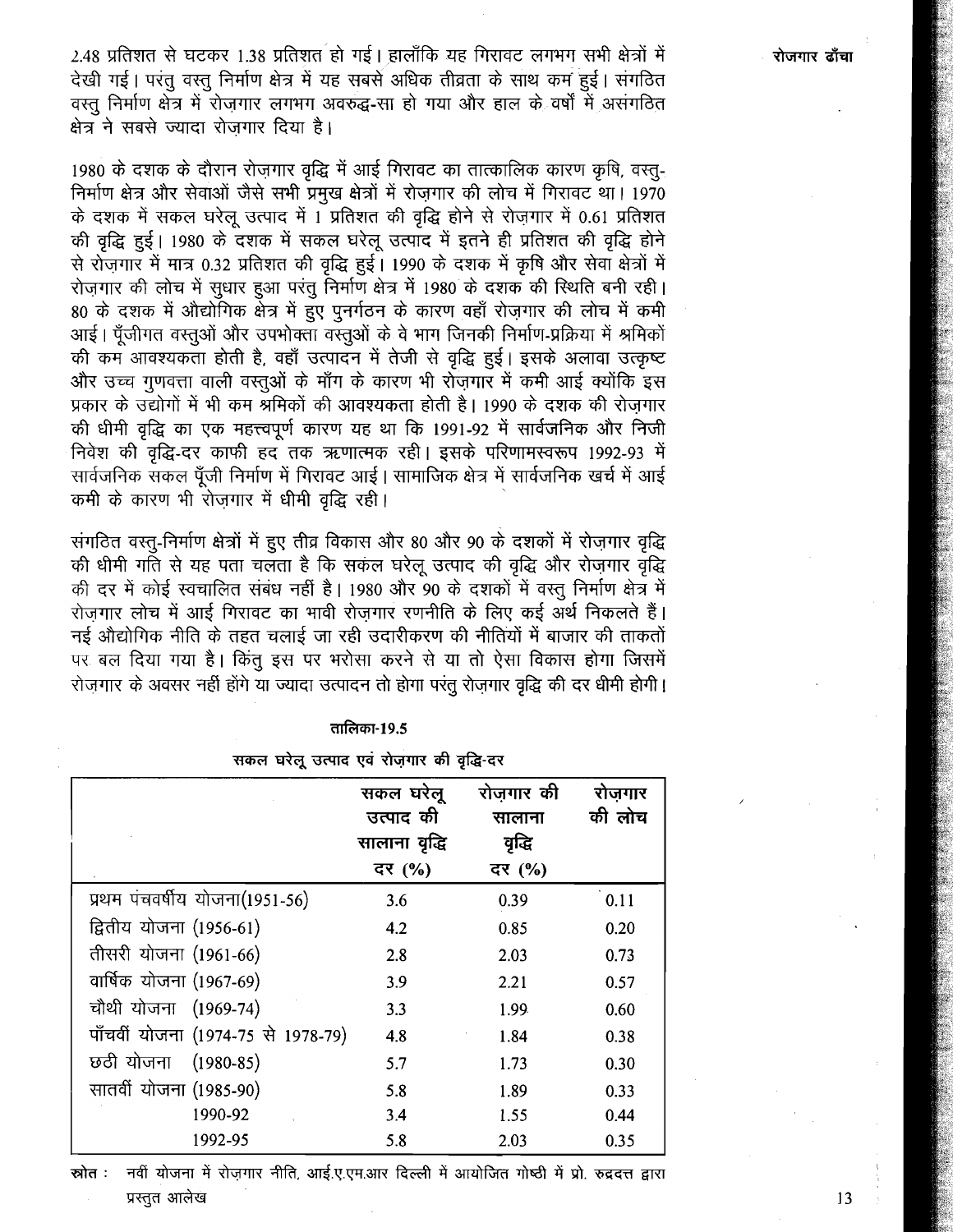# 19.6 रोजगार नीति

दृष्टिकोण की प्रकृति और नीति संबंधी प्रयत्नों के आधार पर रोज़गार नीति को तीन चरणों में विभक्त किया जा सकता है :

i) चरण I (1950 से 1970) : योजना के आरंभिक वर्षों में यह मान लिया गया कि अर्थव्यवस्था के विकास से रोज़गार में वृद्धि होगी। इस प्रकार के विकास से रोज़गार अपने आप पैदा हो जाएँगे। यह अनुमान लगाया गया कि 5 प्रतिशत के हिसाब से विकास होगा

**ii) चरण II (1970 से 1980) :** राष्ट्रीय नमूना सर्वेक्षण के आँकड़ों के प्रकाशन के बाद यह महसूस किया गया कि विकास योजना में रोज़गार पैदा करने पर विशेष दृष्टि चाहिए। आर 'त्रंग रामरा' का पृग्द्ध 2 प्रारारारा से ज्यादा गहा हागा। 60 के दराक न व दागा हा<br>आशाएँ ध्वस्त हो गईं। उत्पादन और रोज़गार के सीधे संबंध पर प्रश्न चिह्न लग गया।<br>**ii) चरण II (1970 से 1980)** : राष्ट्रीय नमूना सर्वेक्षण के था। कमजोर वर्गों को अस्थाई रूप से रोज़गार देने के लिए विशेष रोज़गार कार्यक्रम चलाए गए जिनमें से कूछ कार्यक्रम इस प्रकार थे-- सीमांत किसान और कृषि मजदूर, छोटे किसान विकास एजेंसियाँ, समन्वित शुष्क भूमि विकास कार्यक्रम, कृषि सेवा केंद्र, ग्रामीण श्रम कार्यक्रम आदि।

**iii) चरण III (1980 और उसके बाद) : छठी** पंचवर्षीय योजना (1980-85) के बाद से रोज़गार उत्पादन और गरीबी उन्मूलन के उद्देश्य को सबसे ऊपर रखा गया। रोज़गार के अवसर पैदा करने के लिए विशेष प्रयत्न किए गए। समूह आधारित और क्षेत्र आधारित रोज़गार उत्पादन और गरीबी उन्मूलन कार्यक्रम चलाए गए। व्यक्ति को केंद्र में रखने का दृष्टिकोण अपनाया गया। गरीबी-उन्मूलन कार्यक्रम की विस्तृत चर्चा आगामी इकाई में की<br>जाएगी।

# 19.7 भविष्य के लिए नीति संबंधी योजना

निरपेक्ष और सापेक्ष दोनों ही दृष्टियों से बढ़ती बेरोजगारी को देखते हुए आर्थिक विकास के लिए ऐसी नीतियाँ तैयार करनी होगी जिनमें श्रमशक्ति का पूरा-पूरा उपयोग किया जाए। लघू/कूटीर उद्योगों के विकास, प्रौद्योगिकी का चुनाव, मानव संसाधन विकास, मानवशक्ति नियोजन, मजदूरी-नीति आदि सभी की रोज़गार के अवसर उपलब्ध कराने में महत्त्वपूर्ण भूमिका होती है। नीचे इन्हीं बिन्दूओं पर विचार किया गया है।

### उत्पादन का बदलता ढाँचा

कृषि में तेजी से वृद्धि होने से आमतौर पर कृषि और कृषि से जुड़ी अन्य गतिविधियों तथा ग्रामीण गैर-कृषि रोज़गार में तेजी से वृद्धि होती है और इससे अल्पकाल में वास्तविक मजदूरी की दर बढ़ जाती है। कृषि विकास से पूरे ग्रामीण क्षेत्र में रोज़गार के अवसर पैदा होते हैं और यह कुछ शहरी क्षेत्रों तक सीमित नहीं होता है। अधिशेष, रोज़गार और निर्यात बढ़ाने में कृषि की अहम भूमिका होती है। इसलिए फसलों के विविधीकरण, वाणिज्यिकरण, गैर-कृषीय गतिविधियों और उद्यमों से विकास मूलक संबंध स्थापित करने पर बल देना चाहिए।

छोटे और लघु उद्योगों में श्रम को खपाने की ज्यादा क्षमता होती है। इसलिए उनके उत्पादन में वृद्धि होने से बड़े और आधुनिक उद्योगों की तुलना में अधिक रोजगार के अवसर पैदा

 $14$ 

 $\cdot$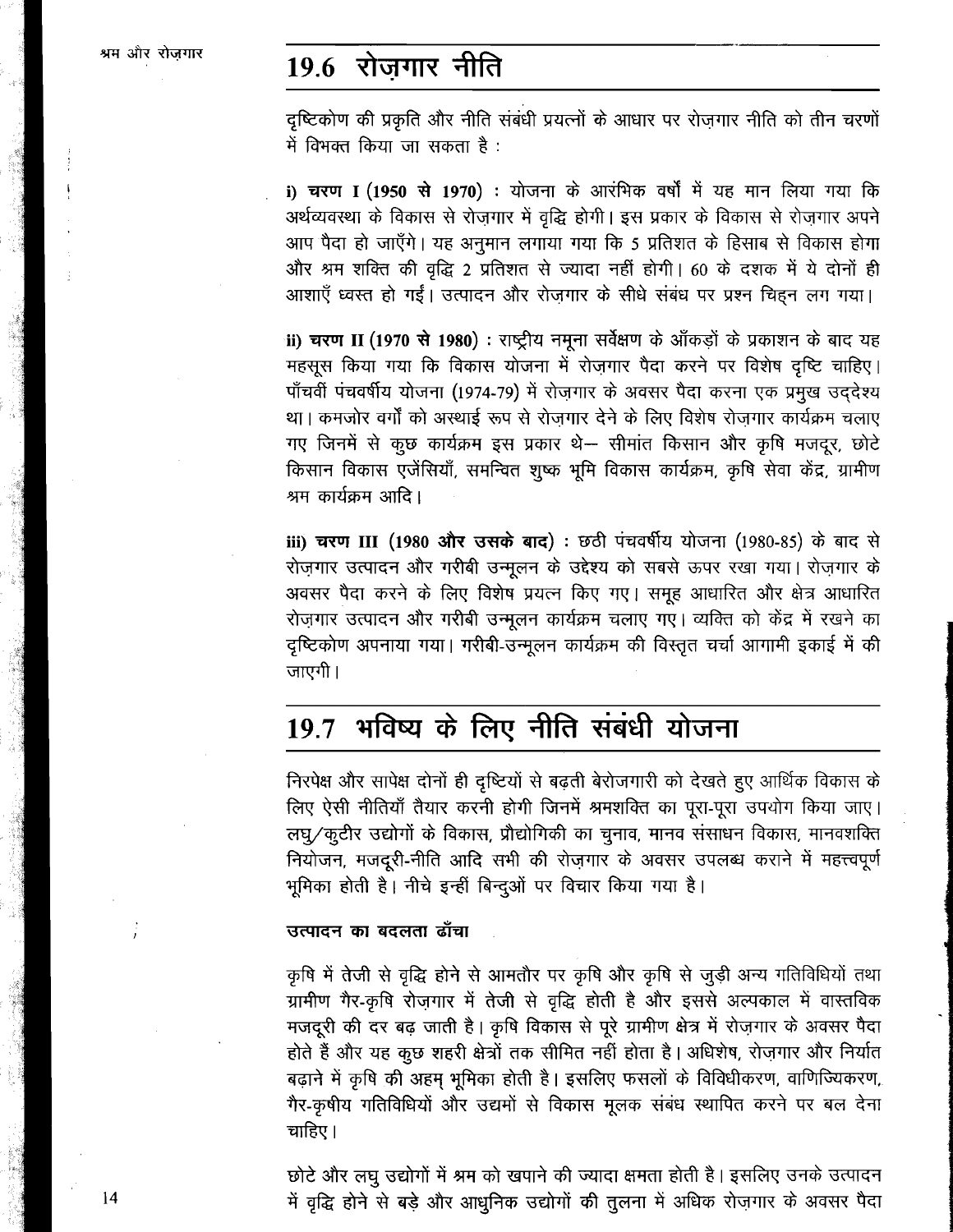रोजगार ढाँचा

होते हैं। रोज़गार के अवसर पैदा करने के लिए इन उद्योगों को बढ़ावा देना चाहिए। जिस उद्योग में रोज़गार पैदा करने की अच्छी संभावना हो जैसे कृषि आधारित या निर्माण उद्योग, उनका संबंध दूसरे क्षेत्र के उद्योगों से जोड़ने में सहायता की जानी चाहिए। ऋण-प्रबंधन, विकास और गुणवत्ता नियंत्रण के माध्यम से सहायता दी जा सकती है।

## प्रौद्योगिकी का चुनाव

आधुनिकीकरण और प्रौद्योगिकी परिवर्तन करते समय रोज़गार के अवसर पैदा करने की ऐसी दूरगामी योजना बनानी चाहिए जिससे कार्य क्षमता और उत्पादकता में वृद्धि हो सके। उसी तकनीक को बढ़ावा देना चाहिए जिसमें उत्पादन के साथ-साथ रोज़गार में भी वृद्धि हो। हालाँकि आमतौर पर अनुसंधान और विकास पूँजी-प्रधान तकनीकों तक सीमित होते हैं परंतु श्रम-प्रधान तकनीकों में भी सुधार की गुंजाइश हो सकती है। श्रम-प्रधान तकनीक अपनी डिजाइन में साधारण किस्म का होता है और इसके बड़े पैमाने पर उपयोग करने से यह सस्ता भी हो सकता है। संक्षेप में यह कहा जा सकता है कि किसी दी हुई वस्तु के उत्पादन में एक-सी तकनीक का चयन करना चाहिए जिससे सामाजिक लाभ ज़्यादा हो।

### मानव संसाधन विकास

रोजगार के लिए अपेक्षित कौशल और रोजगार खोजने वालों के कौशल में अन्तर होने से भी बेरोजगारी की समस्या पैदा होती है। अर्थव्यवस्था में तीव्र ढाँचागत बदलाव आने से यह अनमेल और भी बिगड़ जाता है। इसलिए मध्यम और दीर्घकाल दोनों दृष्टियों से लोगों की कुशलता बढ़ाने के लिए शैक्षिक और प्रशिक्षण व्यवस्थाओं के विकास की ओर भी ध्यान देना चाहिए। प्रशिक्षण कार्यक्रमों में एक खुलापन रखना चाहिए ताकि श्रम बाजार में होने वाले परिवर्तन के अनुसार इसमें तुरंत परिवर्तन किया जा सके। इसके अलावा गैर संगठित क्षेत्र में काम कर रहे स्वरोज़गार व्यक्तियों और मजदूरी करने वाले श्रमिकों को बड़ी संख्या में शिक्षा और प्रशिक्षण देने की व्यवस्था की जानी चाहिए। उनकी उत्पादकता और आय के स्तर को बढ़ाने के लिए उनकी कुशलता को बढ़ाना जरूरी है।

## मानव-शक्ति नियोजन

मानव-शक्ति की कमी या अधिकता से बचने के लिए अर्थव्यवस्था में विभिन्न क्षेत्रों, व्यवसायों और शैक्षिक/कौशलयुक्त श्रेणियों द्वारा पैदा किए जानेवाले रोज़गार के अवसरों का एक अंदाजा होना चाहिए। रोज़गार आकलन और मानव-शक्ति पूर्वानूमान मानव-शक्ति नियोजन के अंग हैं। श्रम बाजार प्रक्रियाओं पर निगरानी रखने और इसमें उभरने वाले अनमेल संबंधों का पता लगाने में मानव-शक्ति नियोजन की भूमिका अहम् है। आपूर्ति के मानदंडों के अलावा मानव संसाधन नियोजन का पूरी मानव-शक्ति नियोजन से तालमेल होना चाहिए ताकि मानव-शक्ति की माँग और आपूर्ति के बीच परस्पर सामंजस्य बना रहे।

## मजदूरी नीति

पहले ही बताया जा चुका है श्रम की माँग व्युत्पन्न (derived) प्रकार की होती है। मजदूरी की दर मज़दूरों की क्रय-शक्ति की सूचक होती है जिससे वस्तुओं और सेवाओं की समग्र माँग तय होती है और फिर इसी से श्रम बाजार में श्रम की माँग का स्तर तय होता है। भारतीय परिवेश में लगभग 91 प्रतिशत श्रमशक्ति असंगठित क्षेत्र में लगी हुई है जहाँ मजदूरी कम है और काम करने की दशाएँ खराब हैं। इसलिए कानून और समुचित मजदूरी नीति मजदूरी सुरक्षा प्रदान करने में सहायक हो सकती है। इससे रोज़गार सृजन करने में मदद मिलती है।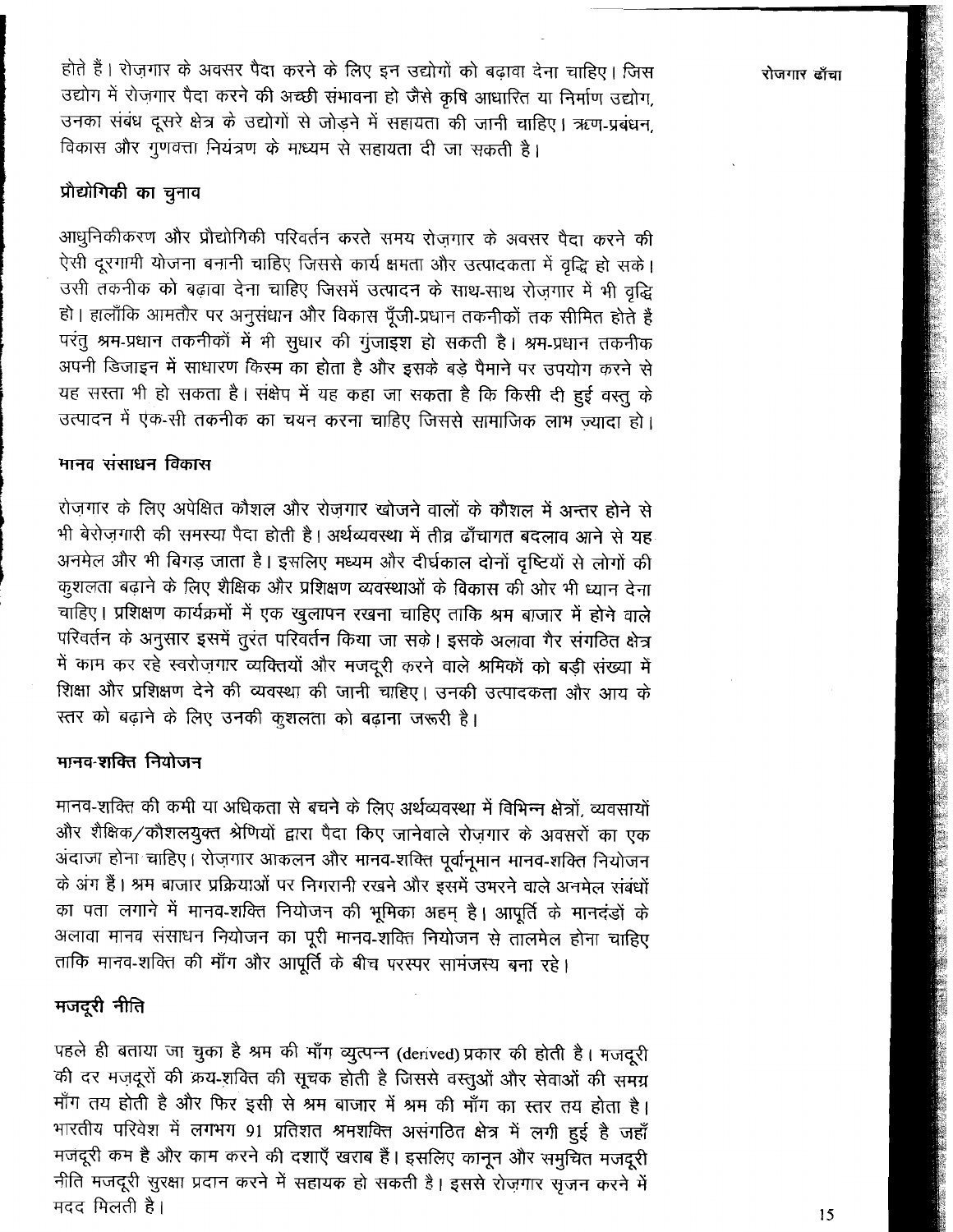अनुसूचित रोज़गारों में मज़दूरों के लिए तय की गई न्यूनतम मजदूरी का मौजूदा कानूनी प्रावधान अपर्याप्त है और इसे ठीक से लागू भी नहीं किया जाता। श्रमशक्ति का एक बड़ा हिस्सा अभी भी न्यूनतम मुजदूरी अधिनियम द्वारा निर्धारित मजदूरी की सीमा से बाहर है। वास्तविक मजदूरी और अधिनियम द्वारा तय की गई संगठित एवं असंगठित क्षेत्रों के बीच एक ही प्रकार के छोटे-छोटे कामों के बदले दी जाने वाली मजदूरी दरों में काफी विषमता देखने को मिलती है। मजदूरी और वेतन के स्तर में परिवर्तन का उत्पादकता और मजदूरी से कोई संबंध नहीं है। इसलिए यह जरूरी है कि एक राष्ट्रीय मजदूरी नीति बनाई जाए जो मजदूरी, वेतन स्तर और मजदूरी ढाँचे में होने वाले परिवर्तनों को तय कर सके।

## जनसंख्या नीतियाँ

जनसंख्या और श्रमशक्ति में रोज़गार की तुलना में तेजी से वृद्धि हो रही है। भविष्य में बेरोज़गारी की समस्या को दूर करने के लिए जनसंख्या वृद्धि-दर में कमी लानी होगी। महिलाओं को शिक्षित करने, उनकी भागीदारी बढ़ाने के साथ-साथ जन्म-दर को नियंत्रित करने से जनसंख्या वृद्धि की दर रोकी जा सकती है।

### विशेष रोजगार कार्यक्रम

रोज़गार उन्मुख रणनीति अपनाने से पूर्ण रोज़गार का लक्ष्य दीर्घकाल में हासिल करने की उम्मीद है। गरीब और बेसहारा बेरोज़गारों और अल्प रोज़गार प्राप्त लोगों के लिए अल्प अवधि रोज़गार की योजना आवश्यक हैं। इसलिए विशेष रोज़गार कार्यक्रमों को जारी रखना चाहिए। अगली इकाई में इसपर और विस्तार से चर्चा की जाएगी।

### बोध प्रश्न 3

1) प्रशिक्षण और कौशल विकास से बेरोज़गारी कम करने में कैसे मदद मिलती है?

2) क्या आप ऐसा सोचते हैं कि समुचित मजदूरी नीति श्रम खपत में एक सकारात्मक भूमिका अदा करती है?

3) 1980 से अपनाई गई रोज़गार नीति की महत्त्वपूर्ण विशेषतांएँ क्या हैं?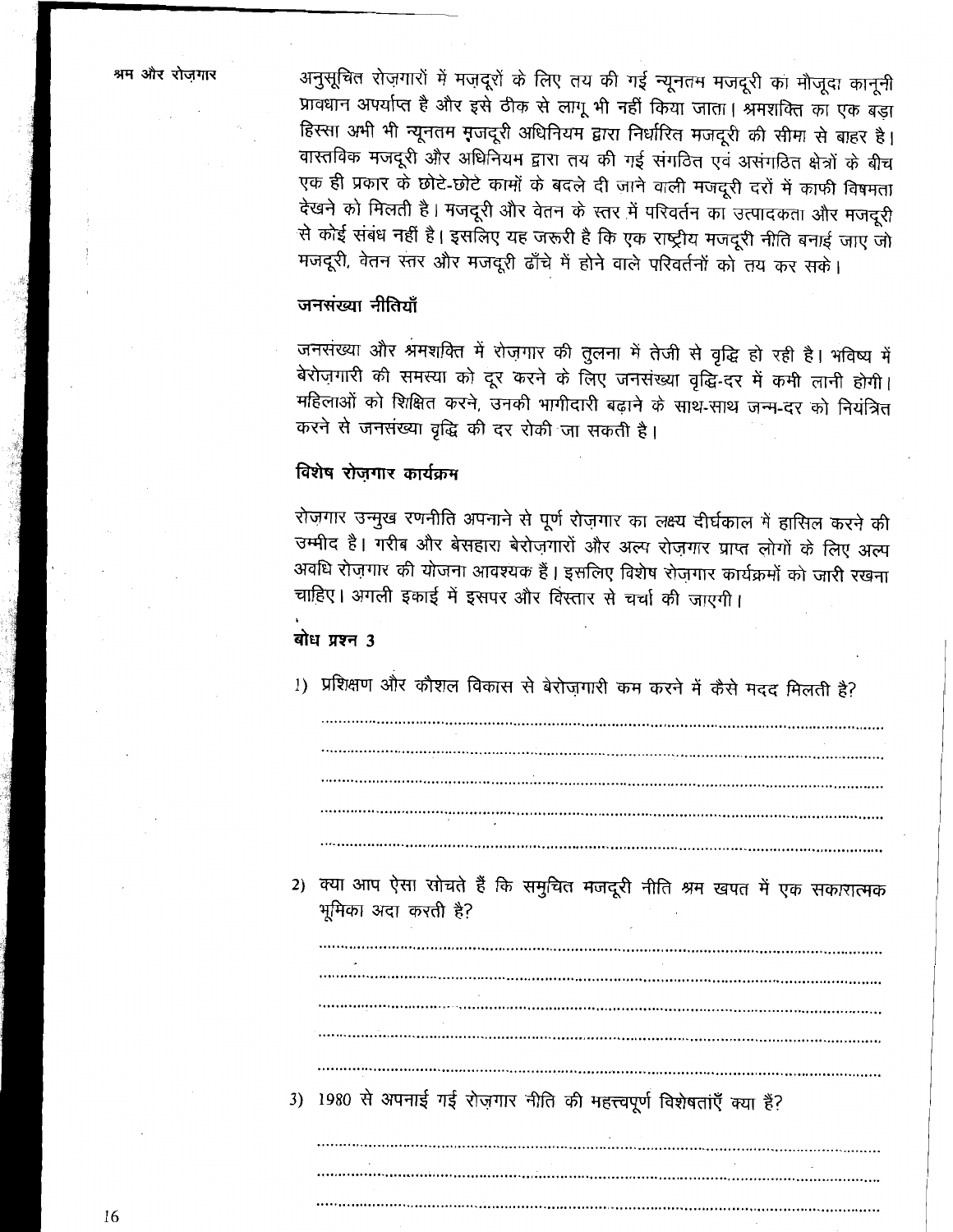#### 19.8 साराश

किसी देश की राष्ट्रीय आय वहाँ लगे संसाधनों की मात्रा और गुणवत्ता पर निर्भर करती है। श्रमशक्ति का आकार और संगठन जनसंख्या संबंधी परिवर्तनशील कारकों और श्रमशक्ति भागीदारी दर से तय होता है। इसकी गुणवत्ता कई कारकों से निर्धारित होती है जैसे. रवास्थ्य, पोषण, शिक्षा, प्रशिक्षण और प्रौद्योगिकी।

भारत में सकल घरेलू उत्पाद के बदलते ढाँचे के अनुसार श्रमशक्ति के ढाँचे में परिवर्तन नहीं हुआ। 1951 से अर्थव्यवस्था के प्राथमिक से द्वितीयक और तृतीयक क्षेत्रों में श्रमशक्ति का स्पष्ट प्रवेश नहीं हो सका है। जहाँ तक माँग का सवाल है यह रोजगार ढाँचा, वस्तुओं की माँग, प्रौद्योगिकी और उत्पादकता में हुए परिवर्तन से प्रभावित होता है। 1970 तक श्रमशक्ति ढाँचे की कोई स्पष्ट प्रवृत्ति देखने को नहीं मिलती। 1981 तक श्रमशक्ति की विविधता में सुधार हुआ। हालाँकि 1990 के दशक के दौरान उदारीकरण के प्रवेश से इस विविधता में गिरावट आई है। ग्रामीण क्षेत्रों में अनौद्योगिकीकरण हो रहा है। रोजगार में असंगठित क्षेत्रों का बोलबाला है। सभी क्षेत्रों में इसकी हिस्सेदारी तेजी से बढ़ती जा रही है। शहरी क्षेत्रों में नियमित रोजगार की कीमत पर दिहाडी मजदूरों की बढती संख्या रोजगार में गुणवत्ता की गिरावट का द्योतक है।

रोज़गार और श्रमशक्ति की वृद्धि-दर में लगातार अन्तर रहने से बेरोज़गारों की संख्या दिन-प्रतिदिन बढ़ती जा रही है। परिणामस्वरूप सापेक्ष और निरपेक्ष दोनों दृष्टियों से बेरोज़गारी बढ़ी है। संगठित उद्योग क्षेत्र उच्च उत्पादन दर होने के बावजूद रोज़गार की वृद्धि दर कम है। इससे पता चलता है कि सकल घरेलू उत्पाद में वृद्धि होने से रोज़गार अपने आप नहीं बढ़ जाएगा। 1980 और 90 के दशकों में रोजगार की लोच में आई गिरावट से यह पता चलता है कि नई आर्थिक नीति में बाजार पर पूरी तरह निर्भर रहने से या तो रोजगार-विहीन वृद्धि होगी या उत्पादन की उच्च वृद्धि दर के साथ-साथ रोज़गार की वृद्धि-दर कम होगी।

| 19.9 शब्दावली              |                                                                                                              |
|----------------------------|--------------------------------------------------------------------------------------------------------------|
| श्रमशक्ति                  | : वे सभी सक्रिय लोग, जिन्हें काम मिल चुका है<br>(रोज़गार प्राप्त) या जो काम की तलाश में हैं<br>(बेरोजगार)।   |
| कार्य भागीदारी दर          | : श्रमशक्ति और कूल जनसंख्या के बीच के अनुपात<br>को कार्य भागीदारी दर कहते हैं।                               |
| कामगार (या रोजगार प्राप्त) | : किसी भी लाभपूर्ण गतिविधियों में शामिल व्यक्तियों<br>को कामगार या रोजगार प्राप्त व्यक्ति माना जाता<br>है।   |
| स्वरोजगार प्राप्त          | : जो लोग अपने ही खेत में काम करते हैं या दूसरा<br>व्यवसाय करते हैं उन्हें स्वरोजगार प्राप्त कहा जाता<br>है । |